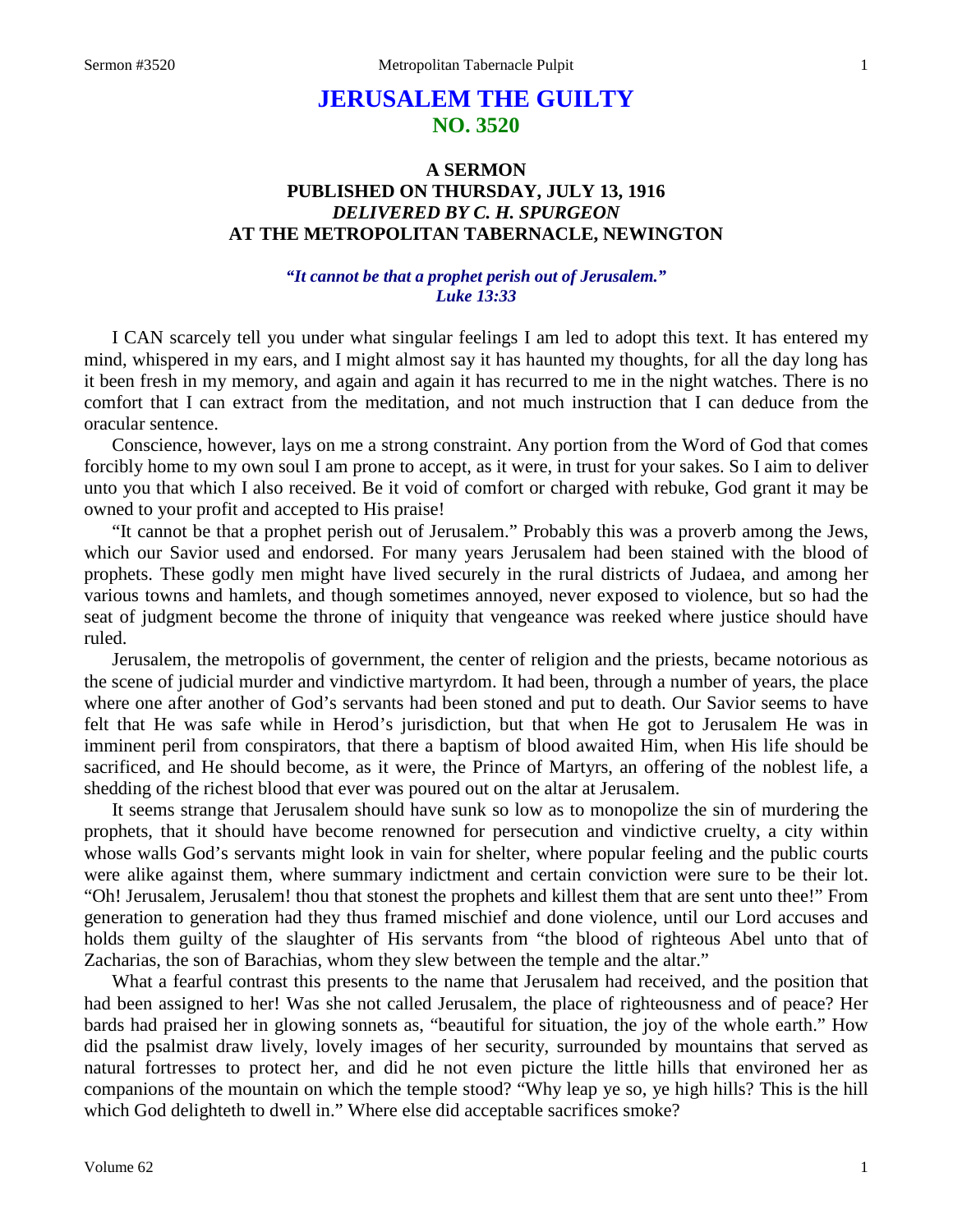As for the altars of the high places, they were an abomination to the Lord. The one altar at Jerusalem God had ordained for acceptable sacrifice. Thither the tribes came up to worship. It was the meeting place and rallying point of all the families of Israel at their annual solemnities—

## *"Unto her gates, with joys unknown, Did Judah's tribes repair; The Son of David held His throne, And sat in judgment there."*

Her mountain was illustrious in history. It was on one of her pinnacles that Abraham drew the knife to slay his son, and on the spot where the plague was stayed in David's day, when the outstretched hand of the angel was arrested at the threshing floor of Araunah, the Jebusite, was builded stone by stone the temple where God delighted to dwell. It was the source whence light went streaming through the land as from the sun, and at the same time it was the great lake into which the rivers of sacred prayer and praise constantly flowed, gleaming in their fullness.

Oh! Jerusalem, thy very name was dear to the captives as they sat mournfully down by Babylon's streams and wept, saying, one with another, "If I forget thee, O Jerusalem, let my right hand forget her cunning; if I do not remember you, let my tongue cleave to the roof of my mouth; if I prefer not Jerusalem above my chief joys." Thou seemest so fair a city, so perfect a chrysolite, thy halls seem so truly made of agate, and thy gates of carbuncle, that in thy glory we see a type of the abode of the saints of God—

> *"Jerusalem, my happy home! Name ever dear to me; When shall my labors have an end, In joy, and peace, and thee?"*

And has it come to this? Well, then, might the Savior, whom thou didst despise and reject, weep over thee! Jerusalem! Jerusalem! has it come to this? "Thou killest the prophets and stonest them that are sent unto thee." Has it come to this? No marvel that thy house is left unto thee desolate, that the holy city is given up to the abomination of desolation, and is left to be trodden under foot by the Gentiles! Has it come to this? Oh! horror of horrors! what sorrows are too sad and heart-rending to follow at the heels of sin!

Look, my brethren, that same sin which once cast down Lucifer from his throne degraded him from the royalties of heaven, and doomed him to the pit that burneth with fire and brimstone forever, that same sin has plucked this pearl from the regal diadem of the King of kings, subjected it to the direst dishonor, and made it a byword in the earth. So is her beauty despoiled, so is her sacredness, and such are the wages of sin, and such the recompense of transgressions. As you think of this city of the great king converted into a place of butchery and a shamble for prophets, I would have you recollect that—

**I.** THE LIKE RIGHTEOUS RETRIBUTION IS STILL INFLICTED WHEREVER SIN SEEKS SHELTER UNDER THE SOLEMN SANCTIONS OF A SOUNDING PROFESSION.

Now and then we are startled. Someone who had stood foremost amongst the saints has all of a sudden excited public gaze, conspicuous as a fiend. I remember such a man. He preached the Gospel, and seemed to preach it with intense sincerity, at any rate, there was such fervor in his manner that zeal seemed to animate his heart. His words moved many, souls were converted under his ministry, souls that shall make glad the angels of God throughout eternity. He comforted the saints and many disciples were refreshed by his discourses.

But in an evil hour he turned aside. His fall was precipitate. The sink was abysmal. Of drunkards he became one of the worst, of swearers the most profane, amongst licentious the most lewd, no slave of Satan was ever more in earnest to destroy himself and to do his black master's bidding than that same man who once ministered at the altar of God, and appeared to be a star in the right hand of Christ.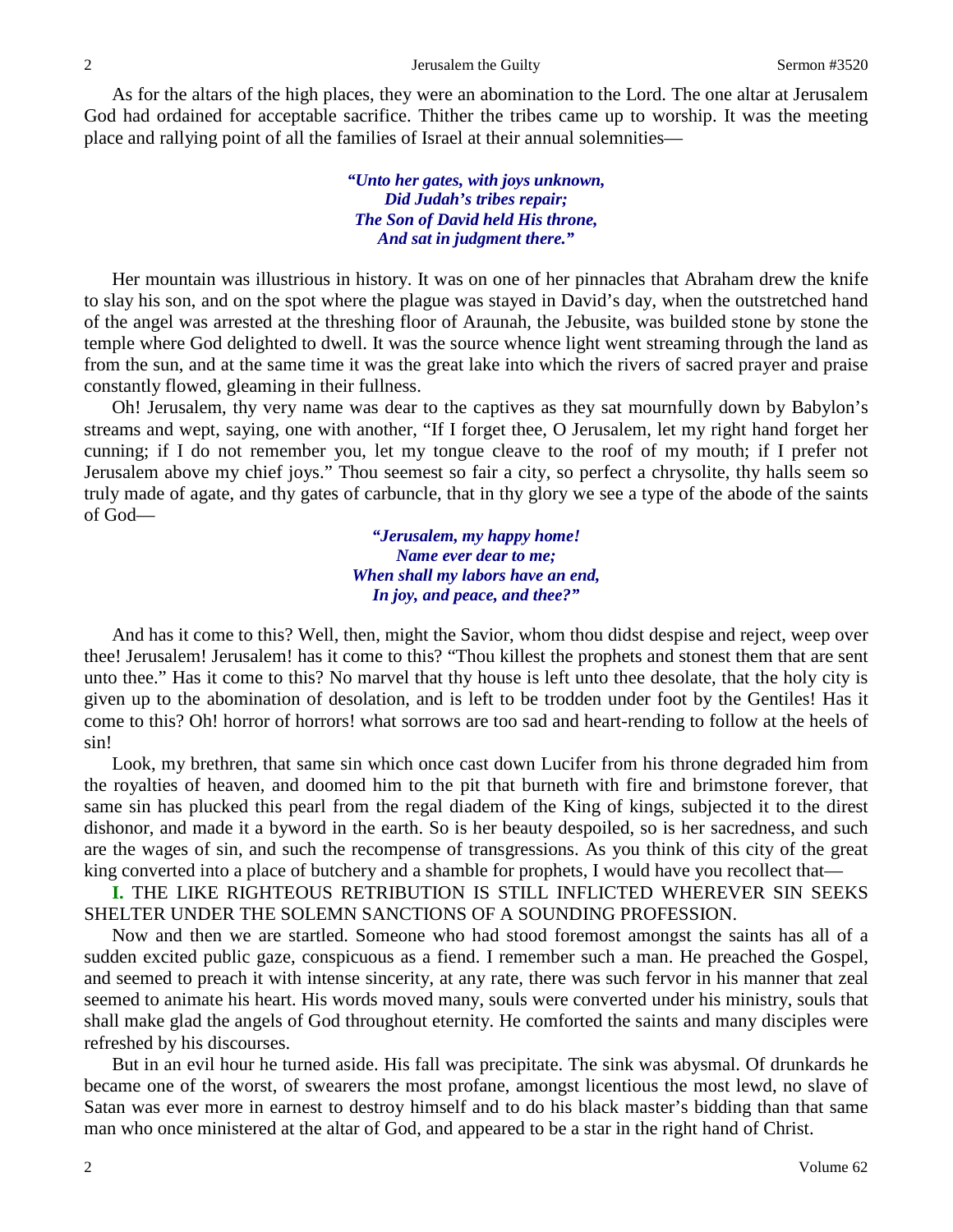And why may not such a collapse occur to me, and why may it not occur to thee, my brother? Every man, it has well been said, has not a soul of crystal whereby other men can read his actions. Thou lookest fair, thou seemest to be a saint, yet there may be a worm in the center of thy fair plant after all. Sudden death often surprises those who appear to be in sound health, though slow disease has long been sapping the strength of their system. Be not deceived by appearances, make sure of thy salvation. Jerusalem killed the prophets. Maybe you will likewise belie your pretensions to virtue. You have heard of a woman out of whom seven devils were cast. Did you never hear of one into whom seven devils entered?

There she stands. Never woman seemed more pure, never penitent wept more sparkling tears. Like another Mary Magdalene, she washed her Savior's feet with her tears. Yes, she seems to sit at Jesus' feet and love Him with all her heart. Earnest in season and out of season, we admire her.

But the time of trial cometh—that time which testeth the metal whether it is gold or not. She gives her heart to another than her Savior. Once led astray, no lips are more defiling than hers, no feet run more swiftly in the way of the Destroyer. It happened unto her that she did in theory know the way of righteousness, but the gracefulness of her profession was not the grace of God in truth, so presently she turned aside, and she, who seemed to be a Hannah, turned out to be a Jezebel, and she who once could sing, as we thought, the grateful song of Mary, must hence forever weep a doleful *miserere.* Take care, my sister, that you be safely built upon the Rock of Ages. As Jerusalem killed the prophets, so may you. I say so because I find it in God's Word.

Have we not too often seen instances of those who were regular outward attendants upon God's house, who seemed to adorn the earthly courts and bid fair for heaven, who rejoiced continually in holy things with a full measure of assurance, and rather frowned on some of the brethren who were sometimes depressed and filled with doubt and fears—have not we seen these very church members become the victims of some darling sin, the prey of some base lust, which has driven them like bullocks to the slaughter? "There is a sin unto death." Our eyes have seen the mischief, our ears have listened to the tale, our hearts have been pained by the recital hundreds of times.

From my youth up I have felt indescribable terror when I heard of such an one who seemed to be a pillar in the church moved from his place, "Demas hath forsaken me, having loved this present evil world." When I have heard of it, sometimes I have been ready to wail with the prophet, "Howl, fir tree, for the cedar has fallen." Those who seemed better than ourselves, more gracious, and far more gifted, have turned aside, and we have felt that it is only by a miracle of grace we have not done the same—

> *"So stones hang in the air, So sparks in ocean live; Kept alive with death so near, I to God the glory give."*

Jerusalem killed the prophets, and *there is that secret wickedness in the hearts of every one of us* that would have made us do the like a thousand times, that would have turned us from saints into devils, if the constraining, preserving grace of God had not defended us. Let us, then, humbly acknowledge all this, let us carefully search ourselves to see whether we be in the faith, and then let us gratefully bless that mighty hand which, having begun its gracious work, will not leave us until it has perfectly performed its purpose and fulfilled in us all the designs of love.

Looked at thus, this passage conveys a very solemn warning. How terrible must be the deathbed of a man who, after having made a profession, and perhaps preached the Gospel, has become an apostate! Can we picture the siege of Jerusalem? I believe that all human rhetoric must fail in the description, and that if a painter dipped his brush in blood he could not sketch the horrors of that awful time. If those days had not been shortened, surely the whole race had been swept away. There never was, and never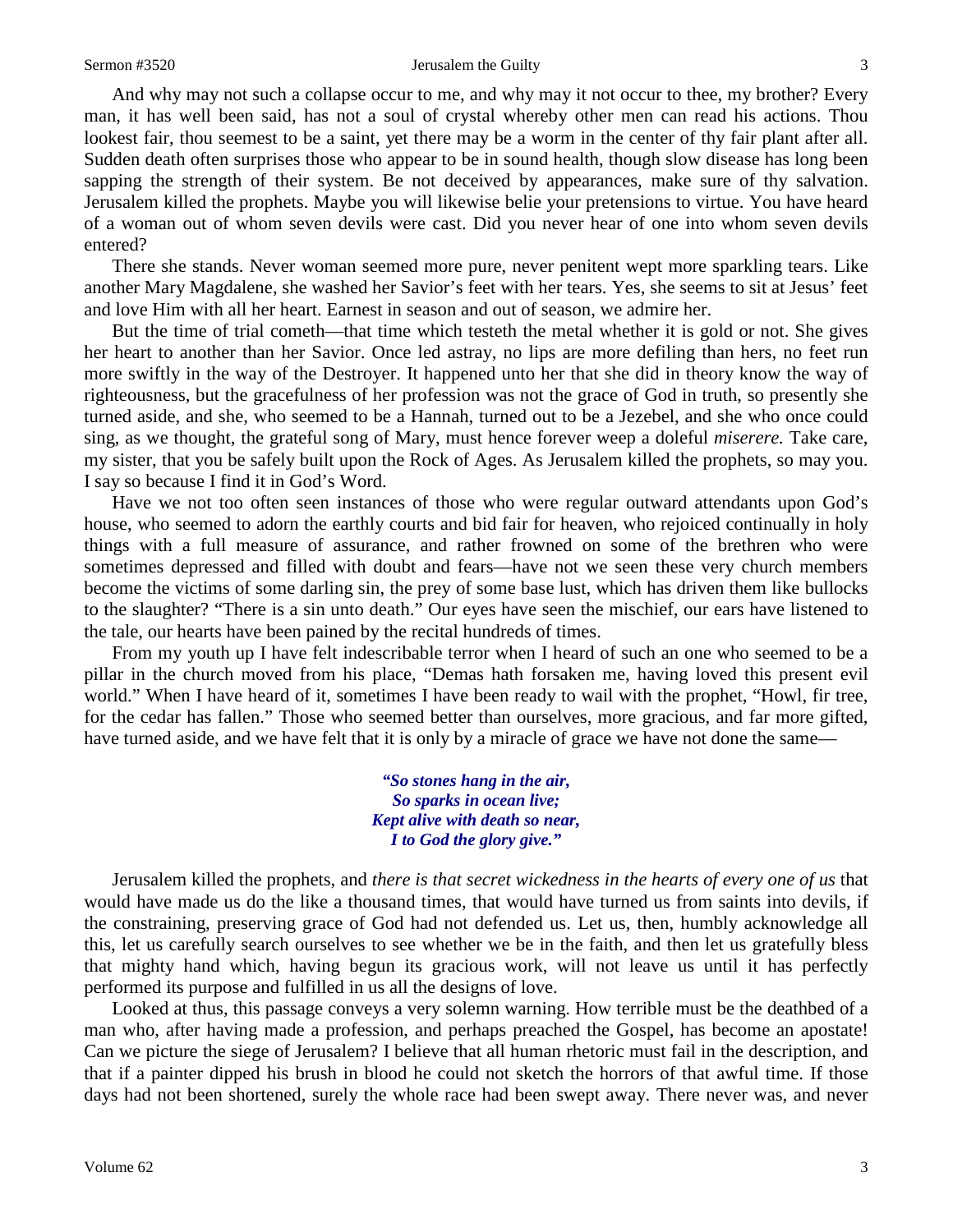shall be until the last tremendous day, anything that can be paralleled with the destruction of Jerusalem under Vespasian and Titus.

In like manner, there is nothing, I think, that can parallel, certainly nothing that can exceed, the horrors of the dying bed of an apostate. Did you ever read the story of Francis Spira, or of John Auld, in the days of the last nonconforming reformation in England? If you ever read the stories of these deathbeds, they will ring in your ears at night, and make you cry out, "O God, if I am damned, let it not be as an apostate!" If I must perish, yet let me not perish as one who, like a dog, returns to his vomit, or like a sow that was washed to her wallowing in the mire. Jerusalem stoned the prophets! You young men, who are just putting on your harness, boast not as though you were putting it off.

Beginners in the way of grace, it is a great and solemn truth that every child of God will hold on until the end, but it is an equally solemn truth that many who profess to be the Lord's are self-deceivers, and will turn out apostates after all. They will go back to the beggarly elements from which they appear to have escaped, and begin to stone the prophets, whom once they professed to reverence and love. How dreadful their doom! To see the Lord when fire blazes before Him, and the clouds form a chariot beneath Him, when "He shall come, but not the same as once in lowliness he came," when He shall appear in rainbow wreath and clouds of storm, how dreadful will it be to those who turned their backs upon Him!

In vain shall they call upon the mountains and rocks to cover them, they must face Him whom they deserted, they must be arraigned before Him whom they treacherously betrayed. Oh! how they will fall in speechless, helpless, hopeless dismay before Him! and oh! how He will trample on them in His anger, because they trampled on His blood in their perfidy, and crucified to themselves the Lord of life afresh! God save us from their eternal woes, for of all bitter remorse and fell despair, theirs must be the most tormenting.

The privileges they enjoyed aggravate the perdition in which they are engulfed. Down from heaven's gates they are thrust into hell by the back door. Their faces, once towards Jerusalem the Golden, now confront the accursed Gehenna. From the rayless, pathless outlook with which they bid farewell to mortal life to the dire reality of their dreaded doom they are launched forth, "wandering stars, for whom is reserved the blackness of darkness for ever." Such are "trees without fruit, twice dead, plucked up by the roots, raging waves of the sea, foaming out their own shame." God deliver us from their character and their conduct, lest we reap the consequence that is sure to close their career! Now to draw a fresh lesson, let me remind you of—

**II.** THE UTTER USELESSNESS OF OUTWARD PRIVILEGES UNLESS THERE BE INWARD PURITY.

Never was a city more richly endowed or more highly privileged than was Jerusalem of old. As we have already said, it was the city of the great king. There all the festivals were held. Her priests were her pride. The anointed ministers of the altar thronged her streets, numerous as the flowers which bedeck the meadows in spring. There you might have heard the voice of sacred song every hour in the day. Within her gates the ritual of religion was observed with almost perpetual celebrations. All that was comely, sacred, and holy seemed to have an exclusive abode within her precincts. Yet for all that these people were not a whit the better. They had a baneful monopoly that they shamefully coveted—a monopoly of killing the prophets, and of stoning those whom God sent unto them. The means of grace were evidently not blessed to them.

How plainly this shows the possibility of retaining sin, unsubdued and unchecked, notwithstanding all the righteousness that is taught in precepts, and all the grace that is exhibited in ordinances! Are there not regular attendants here who, though they mingle with the church, join in the hymns of praise, and listen to the words of exhortation, are as corrupt in their character and their conversation as if they went nowhere? Sit there not in these pews those who are as covetous, as bad tempered, and in some cases, as licentious as if they never entered a place of worship at all? For them our most earnest rebukes,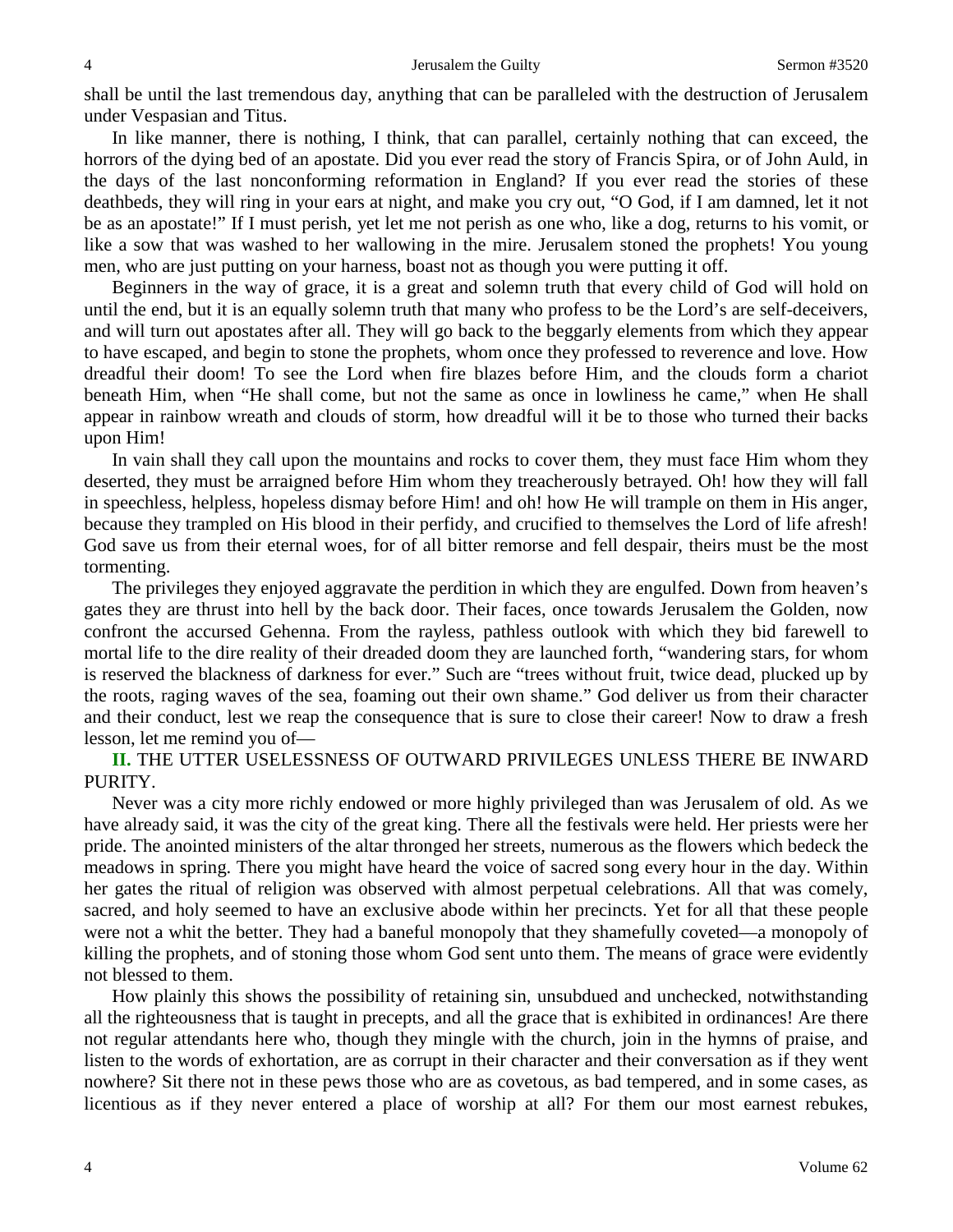invitations, warnings, are ineffective as the roaring of the wild waves of the sea, or the ringing of bells in a church tower, they produce no sort of moral or spiritual result.

I speak solemnly of individuals, not censoriously of systems, when I affirm, without particularizing any denomination, because the same is true amongst ourselves, that I know there are thousands who go to church and believe because they have conformed more or less to religious customs, and observed the sacraments, all is well with them, whereas neither doctrine nor discipline of Christians exert the slightest influence upon their hearts or their lives. Their temper is as fiery or as morose, their greed for the world just as inordinate, their vanity and fondness of display quite as unseemly, and the petty vices of a degraded mind as freely indulged, as if they ranked themselves among the profane. They have all the outward signs of religion, but they have not a particle of vital godliness.

I remember a time when people wore rings round their fingers to cure their bones of rheumatism. It may have done them some good, though I doubt it, but that outward forms of religion can be of any avail to purge the heart or sanctify the soul I utterly disbelieve. What does it matter whether you go to church or not, whether you use a prayer book or a hymnal or not, or whether you bend your knee morning and evening or not, if these things have no effect upon you, if you walk after the flesh, and not after the Spirit? You may as well leave off these religious fashions, though it may seem rather bold to say so. I would rather you put off every sham, because then you would know where and what you are. Religious pretence only deceives others and befools yourselves.

We always talk about this as a Christian country. We are wrong. It is not a Christian, it is a heathen country. There are some Christians in it, thank God, but the country is not a Christian country. The Metropolis is not Christian. London herself is a heathen city. Vice and violence, lewdness and licentiousness, are as ripe in her as they are in Paris or Vienna, Calcutta or Bombay. You need not go far afield, take the nearest court, or the blind alley that leads out of the main street, or go into some of the great houses at the West End, and you will see in them such awful abominations as might convince you that their frequenters say, in their heart, there is no God, or if they worshipped a deity, it was Buddha or Vishnu.

Count the churches, count the chapels, take account of the mission stations, sum up all the outward privileges, and mark the condition. In the teeth of them all, we may say sin is growing more rampant. The more religion the more sin, if it be a religion of outward rites, without the power of godliness. Jerusalem was the worst of cities, and yet the most religious. It was the most profane because it was the most sanctimonious, its piety being a mere empty profession. In no other city was there so much lipservice, cringing, and bowing. In offering oblations and burning incense, she was pre-eminent. Still no other city had such a renown for stoning the prophets. And it may be that your real character may be as little in keeping with your pretensions.

You may have prayers every morning, and Bible readings every day, you may resort to sacraments, practice genuflections, observe festivals, and make pilgrimages, all to no purpose. Your seeming sanctity may be only a mask, covering up folly and vice. The balance is on the wrong side. Your creed has aggravated your crimes. Your religion has precipitated your ruin. The tagraggery of vestments and ceremonials are but the histrionics of religion, in which amateurs delight. All their mystery and pomp are mere stage play. No benefit whatever can you derive from such principles or such performances. All the trust you put in them must entail miserable disappointments, it may involve you in desperate consequences, no falsehood can be harmless, self-deception must be pernicious.

Lend me your eyes, and I will show you the worst man in Jerusalem. What! do you think that I am going to point out that tax-gatherer? By no means. He is a scoundrel, I admit. He exacted three times as much as he ought of that poor widow, and drained her resources. No doubt he is a real bad fellow, but I know a worse.

Go knock at the door of yon affluent rabbi, you cannot be admitted just yet. Ask the servant where his master is. He will tell you that he is at prayers, he will not be at liberty for three-quarters of an hour at least. You must wait, I suppose, until this gentleman has finished his devotions. After a while he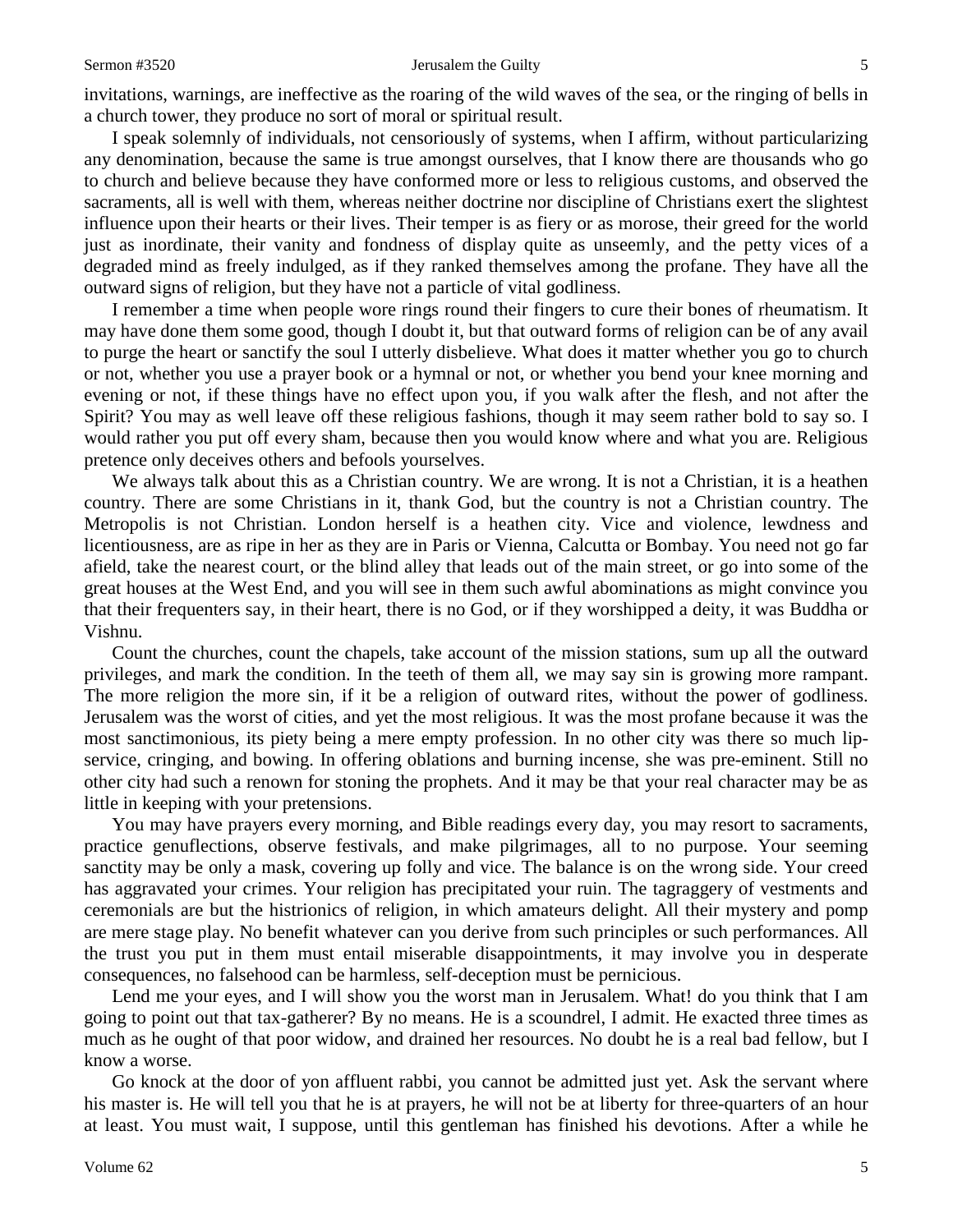condescends to put in an appearance. You look at him with surprise. Whatever is that remarkable feature on his forehead? You might fancy he must have fallen down and bruised himself and put a piece of plaster on his forehead. Oh! no, that little box on his frontal is inscribed with texts of Scripture. A Bible precept supplies him with a bold pretext. "Thou shalt bind them for a frontal between thine eyes." So, like a fool, taking the sound and leaving the sense, he has inserted a series of texts into a box and tied it on to his scalp.

And oh! what a deep fringe he has to his dress! It is half as long as his robe. What is that for? Because he is told to have a border to his garment, and so he has it broad, half an inch would have done, but he has it seven inches at least. He cannot do anything in moderation as it should be done. He must carry everything to an extreme. If you wish to speak to this gentleman, you find he really cannot attend to you, because he is just going up to the temple, he has a little account to pay there. He shows it to you. Of course, he says he likes to show it. You can see how precise he is. It is a farthing, and an eighth part of it is for mint he has been using. He is very careful about tiny matters. Before he goes to pay that, he tells the servant to mind and strain out all the gnats, lest he should swallow any unclean animal when he drinks his wine.

Follow him up to the temple, and you will observe him standing by himself. He is saying, "God, I thank thee that I am not as other men are." It is rude, perhaps, to pry into his private doings, but as he is gone out, just let us take a look into this little sanctum and see his accounts. We begin to look at them and we must be quick, for fear he should come and catch us. Look at this entry, "Half a dozen widows' houses devoured last week." Go on, and you will see all sorts of bad things that he has been doing.

He would not have been such an atrocious villain had it not been for his religion. He wraps that about him as a cloak, and it prevents his seeing what a great sinner he is. Perhaps if he did not practice so much piety, he might be shocked at his lack of morality. As Jesus said to the Pharisees, "If ye were blind, ye should have no sin; but now ye say we see; therefore, your sin remaineth."

This man pretends to be a saint, but he proves to be a devil. His soaring profession aggravates his heartless infamy. Surely, I think, this example falls fairly within the scope of my text. Jerusalem, as a locality the center of devoutness, became the cesspool of corruption. If you have the cherubim without the Shekinah, if you have the sacred symbols without the sanctifying Spirit, if you have the sound creed without the lively faith, if you have Gospel in the pulpit without grace in the heart, if you have Protestant Christianity without a precious Christ, then the decadence of your religion will lead to the demoralizing of your character.

The mere possession of the outward means of grace may have no better effect than that of making men worse, yet it entails a very solemn responsibility. No man can sin after he has received light from above, so cheaply as he does who commits his transgressions in the dark. When you are warned, and entreated, and besought to turn from the error of your way, should you still pursue it? "Being often warned, and hardening your neck," the sentence is, "you shall be suddenly destroyed, and that without remedy."

I believe some hyper-Calvinists raise an objection to the responsibility of man whilst hearing the Gospel, and there are several other things to which they likewise demur, but I hope we shall always accept the testimony of God's Word without distorting it, whether it is agreeable or distasteful to us. As for me, I have braved the sneer of men because I feared the frown of my Lord. But now they are dead that troubled me, and it is not likely that I shall cease to speak of unbelief as other than a grievous sin, a capital crime, and an aggravation of all other transgressions.

The Gospel is either a savor of life unto life, or of death unto death, to every one of you who hears it. If it be not a stone of help, it will become a stone of stumbling. You will either fall upon it and be broken, or it will fall upon you and grind you to powder. Beware, ye that hear the Gospel and trifle with it, lest it be said unto you, "Behold, ye despisers, and wonder, and perish."

I believe that throughout eternity the punishment of the guilty will be aggravated forever by the privileges against which they have persisted in sinning. To sink into perdition from under the shadow of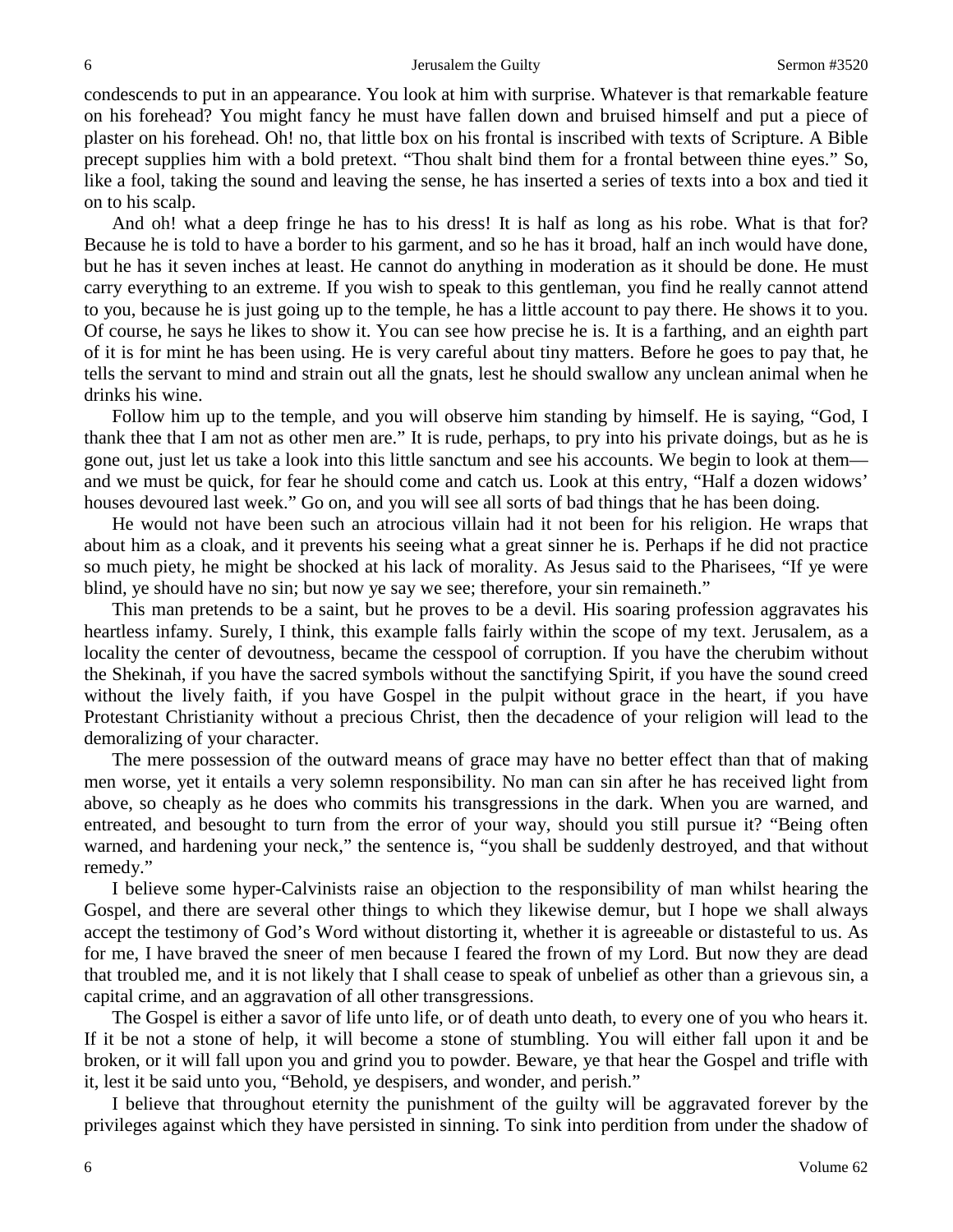the Gospel is possible, to go down with warnings of judgment and wooing of mercy sounding in one's ears is suicidal, to leap into the pit headlong, and to find out the deepest depths of dire despair is dreadful beyond description. To think of it conjures up thoughts from which we recoil.

Oh! call it not a fatal mistake, for it is a foul crime. The heathen, who never heard of Christ, cannot accuse themselves of having wasted Sabbaths and rejected a Savior. But Sabbath after Sabbath you who have had the Gospel delivered in your hearing—ye will have to bear a reproach like this, "Ye knew the Gospel, but loved it not!" This shall be the perpetual worm that shall never die.

There was a time when God called. He himself says it, "I called, but ye refused; I stretched out my hand, and no man regarded it; therefore, I also will laugh at your calamity, I will mock when your fear cometh." In like manner Jesus says, "Woe unto thee, Chorazin; woe unto thee, Bethsaida; it shall be more tolerable for Sodom and Gomorrah in the day of judgment than for you." The privilege in each instance clenches the responsibility. Oh! may this solemn truth abide with each of us! Now let me, in closing, give a slightly different tone to our meditation. We have seen that Jerusalem had a monopoly of one sin—she killed the prophets.

**III.** THERE ARE SINS WHICH GOD'S PEOPLE, HIS REAL PEOPLE, TRUE AND GENUINE SAINTS, MAY BE CHARGED WITH—nay, of which they may accuse themselves, as exclusively their own.

Possibly the very mention of them may lead us to repent, and bring us back again humbly and penitently to the foot of the cross, that we may accept with the more gratitude the full atonement which our Savior made. You and I are, dear friends, the children of God in a sense in which other men are not, we are part of His great family. Being regenerated and adopted, we have received the nature of children, and been put into their *status*.

Other men are but subjects under His law, we are sons. No servant can sin as a son can. A servant and a son may both be guilty of the same offense, but there is a difference in the degree of guilt because of the relationship. A father may well say, "My servant ought not to have done this—he has offended me, but as for you, my own child, my beloved, you have grieved me to my heart, for you have sinned against a father's love, as well as against a father's authority. You are bound to me by ties so close that you ought to have been more scrupulous. I can understand a servant injuring my property or my reputation, but to my child both of these should be very dear."

There seems to me to be a baseness about the ingratitude of a child with which the unkindness of a friend will not compare. Sharper than an adder's tooth is the conduct of a thankless child, because he is a child. I do not think it is possible for anyone not related to break and wound a mother's heart as her own child can. You Christians can easily apply this reflection to yourselves. There is a peculiar wickedness about your sin. In the judgment of others it is the same, but in your own judgment, if you think of your heavenly Father and your nearness to Him, it will seem to be far worse.

Dear friend, remember you are not only a child, but sometimes you rejoice to think that you are Christ's spouse. Now, one's spouse lies very near one's heart. Another person may say something against me, and I might pass it over. A remark which, coming from a stranger, or even from a friend, we might slight, but did it come from one's own spouse, it would cut deep into the very soul. You would say, "It was not an enemy, then I could have borne it, but it was thou—thou who dost rest in my bosom and enjoyest my perfect confidence—you have lifted up thy heel against me."

Say, then, child of God, dost thou not see that thy sins may have a peculiar heinousness about them? There may be a stoning of prophets, and a crucifying of Christ in thy misdeeds, although still favored as a bride, never to be divorced, thy crime is bitter, and to be repented of bitterly.

There is one sin which has often oppressed my heart, and I dare say it has yours. *We grow cold in love to our Savior*. Some of you do not love your Savior with the same warmth and devotedness you did at first. There may be those among you who plead not guilty. I wish most of you could, but alas! how many of you have to look back upon former days and say, "O that it were with me as in the days that art past!" More cause you have for loving Him, more coals have been put on the fire, but yet it is less hot,